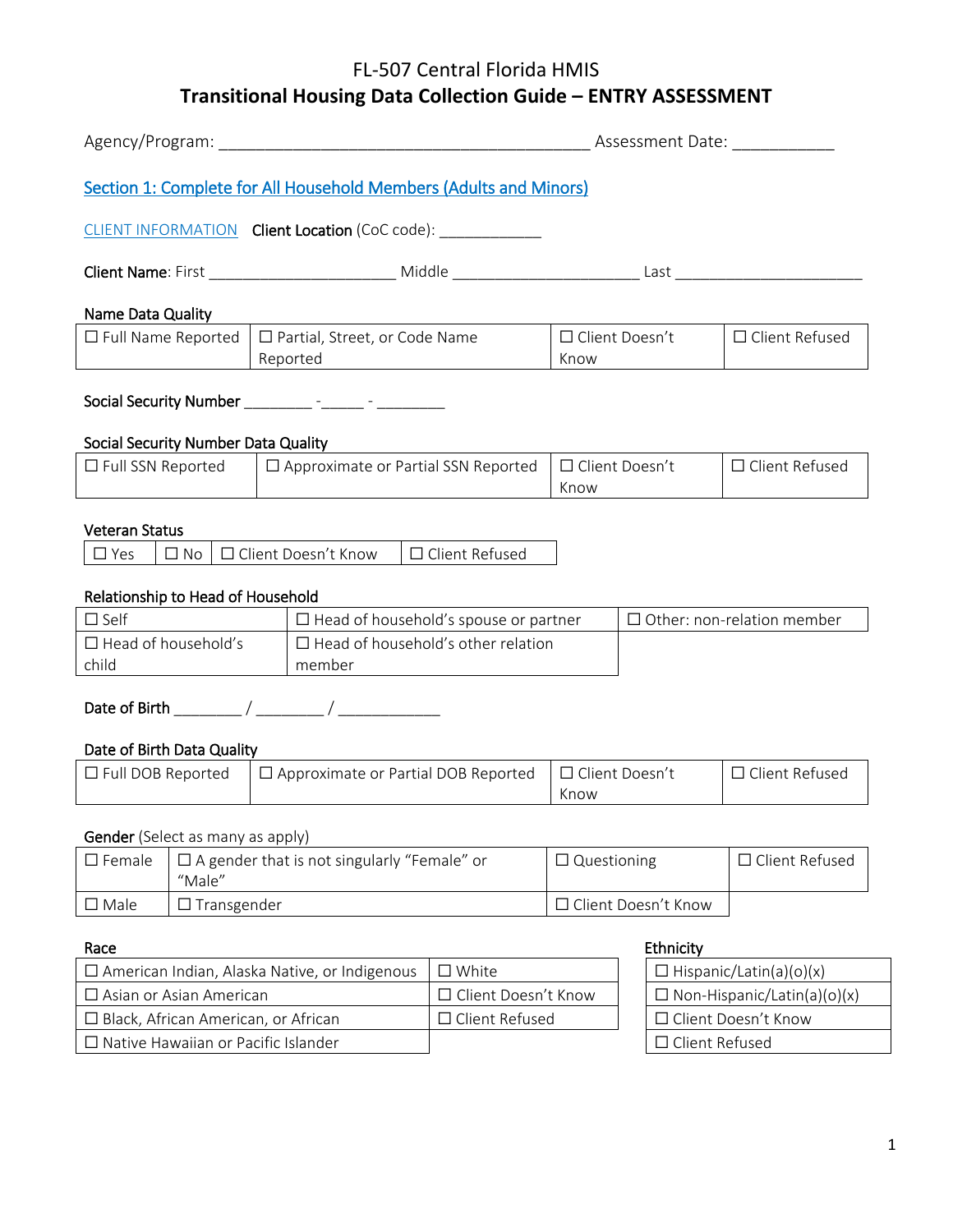# FL-507 Central Florida HMIS **Transitional Housing Data Collection Guide – ENTRY ASSESSMENT**

# DISABILITY INFORMATION

# Does the client have a Disabling Condition?

| $\Box$ Yes | $\Box$ No | □ Client Doesn't Know   □ Client Refused |  |
|------------|-----------|------------------------------------------|--|
|            |           |                                          |  |

*If yes, check all that apply and indicate whether it is long-continued and indefinite duration and substantially impairs ability to live independently.*

| <b>Disability Type</b>          | duration?     | Long-continued/indefinite |
|---------------------------------|---------------|---------------------------|
| $\Box$ Alcohol abuse            | $\square$ Yes | □ No                      |
| $\Box$ Chronic health condition | $\Box$ Yes    | □ No                      |
| $\Box$ Developmental            | $\Box$ Yes    | ⊐ No                      |
| $\Box$ HIV/AIDS                 | $\square$ Yes | □ No                      |
| $\Box$ Mental Health Disorder   | $\square$ Yes | □ No                      |
| $\Box$ Physical                 | $\square$ Yes | ∩ No                      |
| □ Substance Use Disorder        | Yes           | Nο                        |

## Connection with SOAR?

| $\Box$ Yes | $\Box$ No | □ Client Doesn't Know   □ Client Refused |  |
|------------|-----------|------------------------------------------|--|
|------------|-----------|------------------------------------------|--|

## HEALTH INSURANCE INFORMATION

#### Is the client covered by Health Insurance?

| $\Box$ Yes | $\Box$ No | □ Client Doesn't Know   □ Client Refused |  |
|------------|-----------|------------------------------------------|--|
|------------|-----------|------------------------------------------|--|

#### If yes, check all that apply

| $\Box$ Medicaid                           | T COBRA                                  |
|-------------------------------------------|------------------------------------------|
| $\Box$ Medicare                           | $\Box$ Private Pay Health Insurance      |
| $\Box$ State Children's Health Insurance  | $\Box$ State Health Insurance for Adults |
| $\Box$ VA Medical Services                | $\Box$ Indian Health Services Program    |
| $\Box$ Employer-Provided Health Insurance | $\Box$ Other:                            |

# Section 2: Complete for Head of Household and All Adults

## Clients' Last Permanent Address:

Street Address: \_\_\_\_\_\_\_\_\_\_\_\_\_\_\_\_\_\_\_\_\_\_\_\_\_\_\_\_\_\_\_\_\_\_\_\_\_\_\_\_\_\_\_\_\_\_\_\_\_\_\_\_\_\_\_\_\_\_\_\_\_

City: \_\_\_\_\_\_\_\_\_\_\_\_\_\_\_\_\_\_\_\_\_\_\_ State: \_\_\_\_\_\_ Zip Code: \_\_\_\_\_\_\_\_\_\_

# Address Data Quality:

| $\Box$ Full Address Reported $\Box$ Incomplete or Estimated Address | │□ Client Doesn't Know │□ Client Refused |  |
|---------------------------------------------------------------------|------------------------------------------|--|
|---------------------------------------------------------------------|------------------------------------------|--|

Last Permanent Address's Start Date: \_\_\_\_\_\_\_\_\_\_\_\_\_\_\_\_\_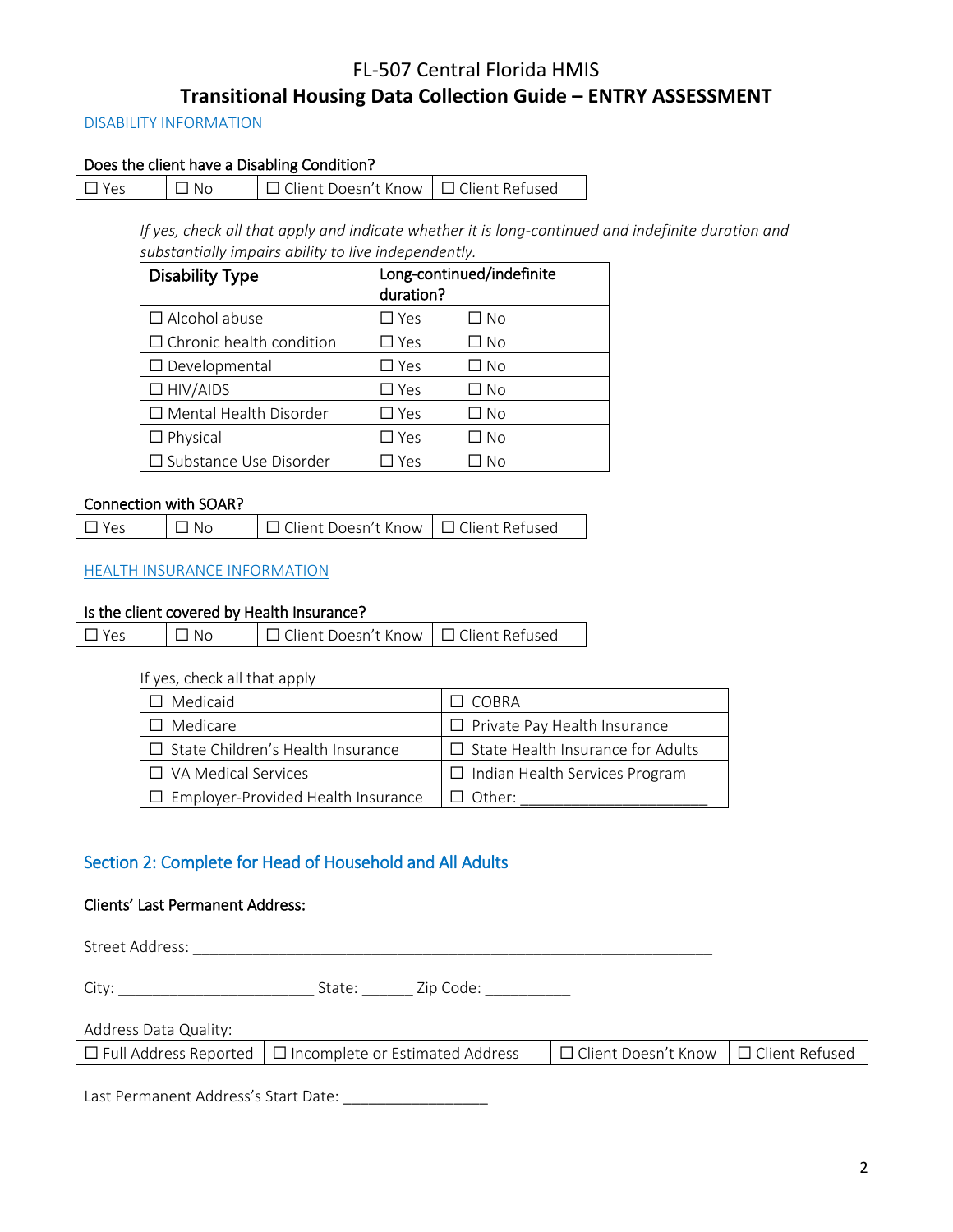# FL-507 Central Florida HMIS **Transitional Housing Data Collection Guide – ENTRY ASSESSMENT**

# HOMELESS HISTORY QUESTIONS

Living Situation (Check where the client stayed last night):

| <b>HOMELESS SITUATION</b>                                                                              | TRANSITIONAL OR PERMANENT HOUSING SITUATION                              |
|--------------------------------------------------------------------------------------------------------|--------------------------------------------------------------------------|
| $\Box$ Place not meant for habitation (e.g., a vehicle, an<br>abandoned building, or anywhere outside) | $\Box$ Rental by client with VASH subsidy                                |
| $\Box$ Emergency shelter, including hotel/motel paid for<br>with an emergency shelter voucher          | $\Box$ Rental by client with GPD TIP subsidy                             |
| $\Box$ Safe Haven (this is a type of emergency shelter bed -<br>not Safe Haven Family Shelter)         | $\Box$ Owned by client, no ongoing housing subsidy                       |
| <b>INSTITUTIONAL SITUATION</b>                                                                         | $\Box$ Rental by client, no ongoing housing subsidy                      |
| $\Box$ Jail, prison, or juvenile detention facility                                                    | $\Box$ Rental by client with other ongoing housing<br>subsidy            |
| $\Box$ Long-term care facility or nursing home                                                         | $\Box$ Owned by client with ongoing housing subsidy                      |
| $\Box$ Substance abuse treatment or detox center                                                       | $\Box$ Permanent housing for formerly homeless person                    |
| $\Box$ Foster care home or foster care group home                                                      | $\Box$ Staying or living in a friend's room, apartment, or<br>house      |
| $\Box$ Psychiatric Hospital or other psychiatric facility                                              | $\Box$ Hotel or motel paid for without emergency<br>shelter voucher      |
| $\Box$ Hospital or other residential non-psychiatric medical<br>facility                               | $\Box$ Residential project or halfway house with no<br>homeless criteria |

# How long did the client stay there (the place they stayed last night)?

| $\Box$ One night or less | $\Box$ One week or more, but less than one | $\Box$ 90 days or more, but less than one year |  |  |
|--------------------------|--------------------------------------------|------------------------------------------------|--|--|
|                          | month                                      |                                                |  |  |
| $\Box$ Two to six nights | $\Box$ One month or more, but less than 90 | $\Box$ One year or longer                      |  |  |
|                          | davs                                       |                                                |  |  |

# Since what date has the client been literally homeless (streets or shelter) continuously with no gaps?:

# Regardless of where they stayed last night, total # of times (episodes) the client has been on the streets or in an emergency shelter in the past 3 years including today:

| l One time.            | <b>11 Three times</b>     | $\Box$ Client doesn't know |
|------------------------|---------------------------|----------------------------|
| <sup>¬</sup> Two times | $\Box$ Four or more times | $\Box$ Client refused      |

## Total # of months the client has been on the street or in an emergency shelter in the past 3 years (round up):

| │ □ 1 (this is the 1st month) │ □ 4 months total │ □ 7 months total │ □ 10 months total │ □ More than 12 months │ |                                                    |                                              |                                                                                               |
|-------------------------------------------------------------------------------------------------------------------|----------------------------------------------------|----------------------------------------------|-----------------------------------------------------------------------------------------------|
| $\Box$ 2 months total                                                                                             |                                                    |                                              | $\Box$ 5 months total $\Box$ 8 months total $\Box$ 11 months total $\Box$ Client doesn't know |
| $\Box$ 3 months total                                                                                             | $\Box$ 6 months total $\Box$ 9 months total $\Box$ | $\Box$ 12 months total $\Box$ Client refused |                                                                                               |